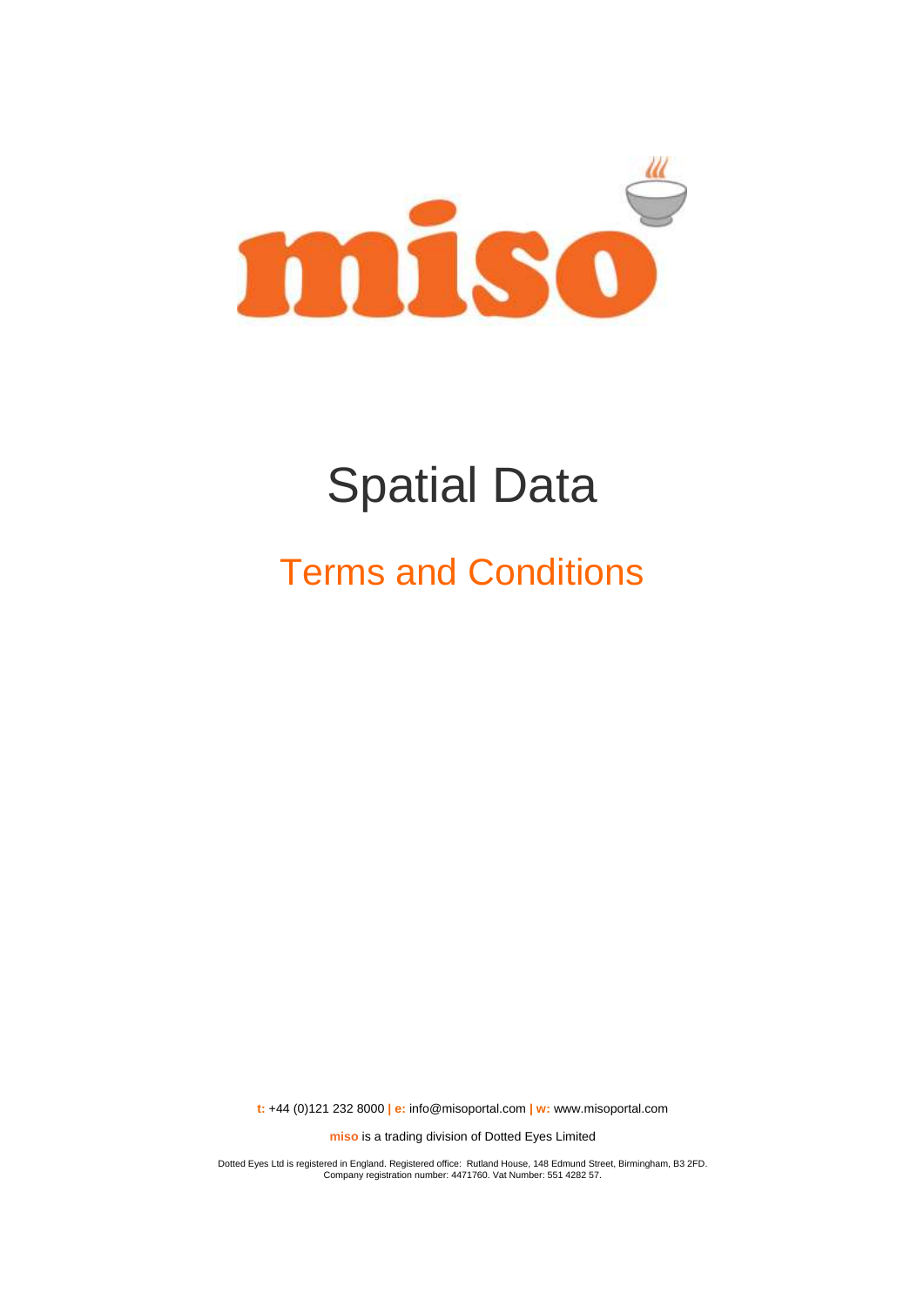

## **SPATIAL DATA**

#### **TERMS AND CONDITIONS**

These pages together with the Dotted Eyes miso order form (**Order Form**) tell you the terms and conditions on which we have agreed to provide our miso service to you. Please read these terms and conditions carefully before ordering any Services. By ordering any Services you agree to be bound by these terms and conditions (**Terms & Conditions**).

#### **1. Information about us**

Miso is a trading name of Dotted Eyes Limited. Dotted Eyes Limited (**Dotted Eyes**, **miso, we**, **us or our**) is registered in England and Wales under company number 04471760 and our registered office is Rutland House, 148 Edmund Street, Birmingham, B3 2FD. You are the entity named as the customer on the Order Form (**Customer**, **you** or **your**).

#### **2. How this Agreement is formed between you and us**

You need to complete an order for the Services using the Order Form (**Order**). The Order constitutes an offer by you to us to buy the Services. All Orders are subject to acceptance by us, and we will confirm such acceptance to you by sending you an invoice and/or an email relating to your Order that confirms that we have accepted your Order (**Order Confirmation**). The agreement between us (**Agreement**) will only be formed when we send you the Order Confirmation.

#### **3. Accepting the Terms**

- 3.1. In order to use the Service, you must firstly agree to the Terms. You may not use the Service if you do not accept the Terms.
- 3.2. You can accept the Terms by simply using the Service. You understand and agree that miso will treat your use of the Service as acceptance of the Terms from that point onwards**.**
- 3.3. The Terms form a legally binding agreement between you (this includes your organisation its employees, Affiliates and Contractors) and miso in relation to your use of its products and services.
- 3.4. The Terms apply to all users of miso portal and the Spatial Data Service.

#### **4. Changes to the Terms**

4.1. Miso reserves the right to make changes to the Terms & Conditions from time to time. The most current version of our Terms and Conditions (including the updated date) can be found at [www.misoportal.com/legal](http://www.misoportal.com/legal) It is therefore important that you check our website frequently for updates Your continued use of the Service, after the date our updated Terms are made available on our website, will constitute your acceptance of the updated Terms and Conditions.

#### **5. Defined Terms & Interpretation**

**Affiliate:** of a Party means any Person which, during the Term, is a subsidiary or sister company, or representative of that Party in which the relevant party, directly or indirectly, owns more than 50% or the shares or is under common control **Agreement:** the Order Form(s) together with these Terms & Conditions and any schedules, annexes, appendices and documents referenced in this Agreement. **Applicable Law:** means, where applicable to a Party and relevant to this Agreement, any and all (a) legislation, laws, statutes, decisions, rulings, codes, government policies, regulations, by-laws or licensing conditions (including Data Protection Laws); and (b) mandatory industry requirements and regulations, binding codes of practice, and decisions and directions of any relevant governmental or regulatory, co-regulatory. or self-regulatory authority or agency of competent jurisdiction

**Authorised Administrator**: person authorised to sign legally binding agreements on behalf of the organisation.

**Authorised Users:** those nominated individuals within the customer Organisation and Contractors, Subcontractors and Affiliates of the Customer who you authorise to and/or give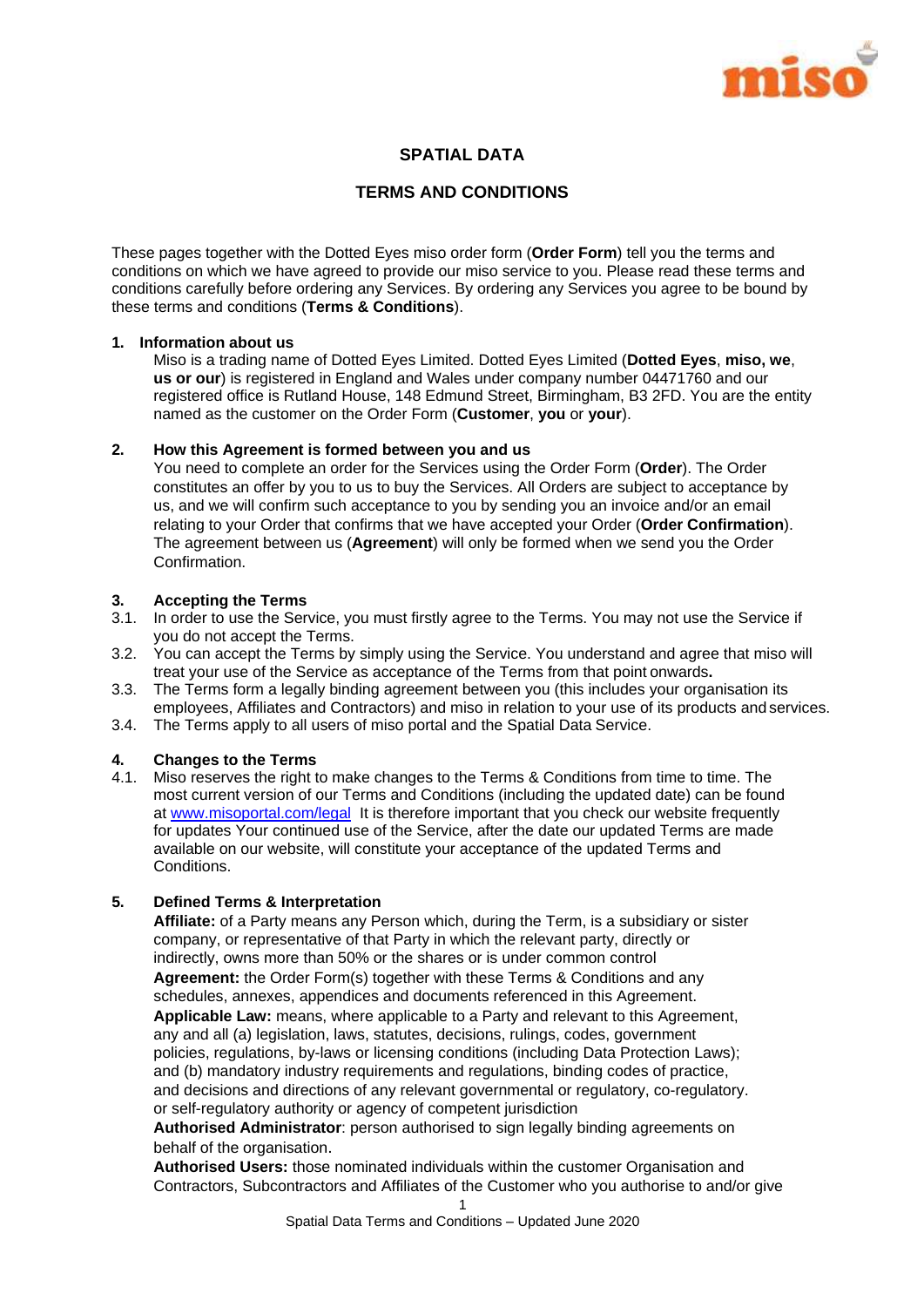

access to use the service.

**Business Day:** any day which is not a Saturday, Sunday or public holiday in England. **Confidential Information:** means all information disclosed by a Party (the "Disclosing Party") to the other Party (the "Receiving Party"), whether orally or in writing, if designated as confidential, that reasonably should be understood to be confidential given the nature of the information and the circumstances surrounding the disclosure. Confidential Information does not include any information that: (i) is or becomes generally known to the public, other than due to Receiving Party's breach of this Agreement; (ii) was rightfully known to the Receiving Party before obtaining it from the Disclosing Party; (iii) is received from a third party without breach of any obligation owed to the Disclosing Party; or (iv) was independently developed by the Receiving Party without use of the Disclosing Party's Confidential Information and for which the Receiving Party can provide documentary evidence created at the same time as the development that verifies the development was independent.

**Contractor:** means those independent third parties who perform services related to this Agreement for you, but solely to the extent they are acting on your behalf.

**Customer Data.** Customer Data means any business information or other data which you input, upload or provide to miso for the purpose of using the service

**Customer Personal Data.** means all Personal Data processed by miso and its Affiliates on behalf of the Customer under or in connection with this Agreement

**Customer Subcontractor:** each subcontractor of yours who is authorised by you to use the service on your behalf.

**Documentation:** means any supporting product help and technical specifications documentation provided by miso with the online service to you.

**Data Protection Laws:** means any laws and regulations relating to privacy or the use or processing of data relating to natural persons, including: (a) EU Directives 95/46/EC and 2002/58/EC (as amended by 2009/139/EC) and any legislation implementing or made pursuant to such directives, including the Privacy and Electronic Communications (EC Directive) Regulations 2003; and (b) EU Regulation 2016/679 ("GDPR"); and (c) any laws or regulations ratifying, implementing, adopting, supplementing or replacing GDPR. In this Agreement, unless the context otherwise requires**, "Data Controller", "Data Processor", "Data Subject", "Personal Data", "process", "processing", "transfer"** (in the context of Personal Data transfers) and **"appropriate technical and organisational measures"** shall have the meanings and otherwise be interpreted in accordance the GDPR

**Effective Date:** the date set out in the Order Form(s), the date of this Agreement or the date you first use the service

**EULA:** means an End User Licence Agreement for each Spatial Data product supplied to you as part of the Service. A copy of each applicable EULA is included at the point of supply of the Spatial Data, copies can also be provided on request in advance of supply.

**Fees:** the fees for the provision of the Services and Transactions as set out in Order Form and referred to in clause [11](#page-5-0) of these Terms & Conditions.

**Force Majeure:** means any cause, preventing either Party from performing any or all of its obligations, which is beyond the reasonable control of the Party so prevented and which may include nationwide strikes, lock-outs or other industrial disputes, nuclear accident or acts of God, war or terrorist activity, riot, civil commotion, malicious damage, compliance with any new Applicable Law or change in Applicable Law, breakdown of plant or machinery, internet delays or failures or connectivity issues, fire, flood, storm or default of suppliers or sub-contractors (but only where such supplier or sub-contractor's default is itself attributable to force majeure as set out here) and any other acts, events, omissions or accidents

**Group Company**: means in relation to a Party, a company that directly or indirectly controls, is controlled by, or is under common control with any subsidiary or holding company of that Party **Initial Term:** as set out on the Order Form.

**Intellectual Property Rights:** all patents, copyrights, design rights, trademarks, service marks, trade secrets, know-how, database rights and other rights in the nature of intellectual property rights (whether registered or unregistered) and all applications for the same, anywhere in the world.

**Licence:** the right to use the Spatial Data Service as set out in these Terms & Conditions. **LPS:** Land & Property Services, whose principal office is Lanyon Plaza, 7 Lanyon Place, Town Parks, Belfast, BT1 3LP.

**LPS Data:** means Data (including Licensed Data) containing IPR which is owned by LPS or which is licensed by them from a third party.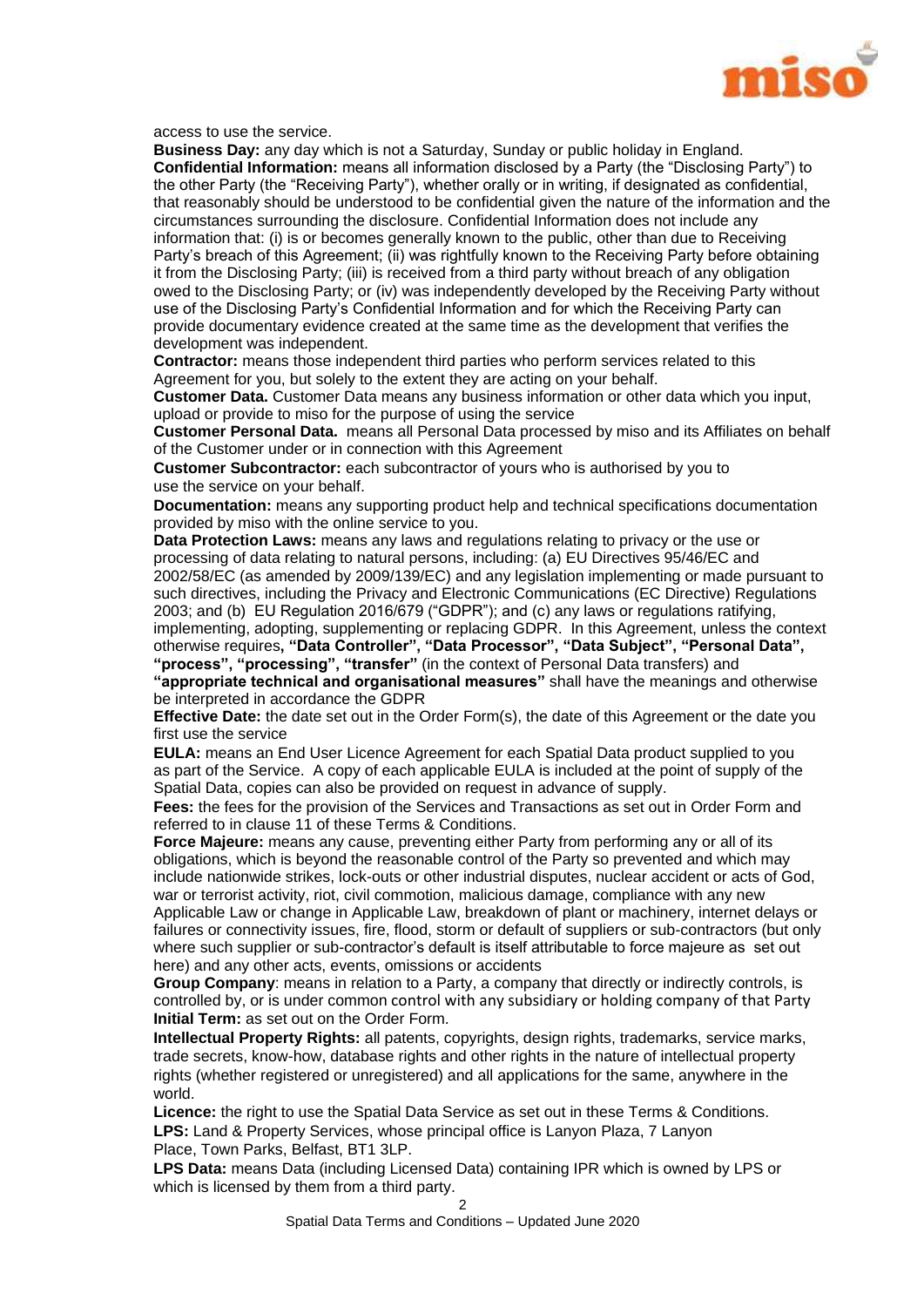

**Miso Data:** means Data (including Licensed Data) containing IPR which is owned by miso or which is licensed by them from a third party as detailed in the Order Form(s).

**Normal Business Hours:** 9.00 am to 5.00 pm local UK time, each Business Day, excluding Bank Holidays.

**OS:** means Ordnance Survey Limited, a company registered in England and Wales (company registration number 09121572) whose registered address is Explorer House, Adanac Drive, Southampton, SO16 0AS

**OS Data:** means Data (including Licensed Data) containing IPR which is owned by OS or which is licensed by them from a third party (including the Crown)

**Order Form(s):** an order form completed by you or our Statement of Works signed by you, relating to the Services which shall be governed by these Terms & Conditions.

**Parties:** you and us and "Party" means either you or us (as the context dictates).

**Person:** means any (i) individual; or (ii) partnership, firm, corporation, limited liability company, joint venture, association, trust, unincorporated organisation, or other legal entity or organisation.

**Permitted Use:** as detailed in the Order Form(s) and in each applicable EULA. **Service:** the supply of Spatial Data.

**Spatial Data:** means particular:

- a) OS Data that is licenced by OS from which Miso Data is derived: and
- b) LPS Data that is licenced by LPS from which Miso Data is derived; and
- c) Miso Data as detailed in the Order Form(s).

**Sub-Processor:** means a miso third party service provider, Group Company or Affiliate appointed by miso to process Customer Data and Customer Personal Data **Term:** means the period between the dates indicated in the Order Form(s) as the start date and the end date

**VAT:** value added tax chargeable under English law for the time being and any similar additional tax.

In the case of conflict or ambiguity between any provision contained in these Terms & Conditions and any Order Form, these Terms & Conditions shall take precedence.

#### **6. Our Obligations**

- 6.1. We shall use reasonable endeavours to provide the Service in accordance with the Order Form(s) in all material respects.
- 6.2. You acknowledge and agree that miso relies on its Group Companies, Affiliates and third party service providers, in order to provide its Services and Products to you, and that as such miso may share and give them access to your Customer and Personal Data in order to supply the services and products to you under this Agreement. You further acknowledge and agree that such parties may be based in different jurisdictions and shall have access to Customer Data and Personal Data in those jurisdictions.

Full details can be found:

- On our website [www.misoportal.com/legal](http://www.misoportal.com/legal) in our:
	- o Information Security document
	- o Privacy Policy

We reserve the right to change the above policies and documents and their location from time to time. It is therefore important to check our website regularly. Last updated dates will be clearly shown.

- In the appendices to the agreement including:
	- o Data Protection
	- o Data Processing Activities

We reserve the right to change this Agreement including any appendices contained within and their location from time to time. It is therefore important to check our website regularly. Last updated dates will be clearly shown

6.3. We shall remain liable for the acts and omission of any third party engaged by it in the provision of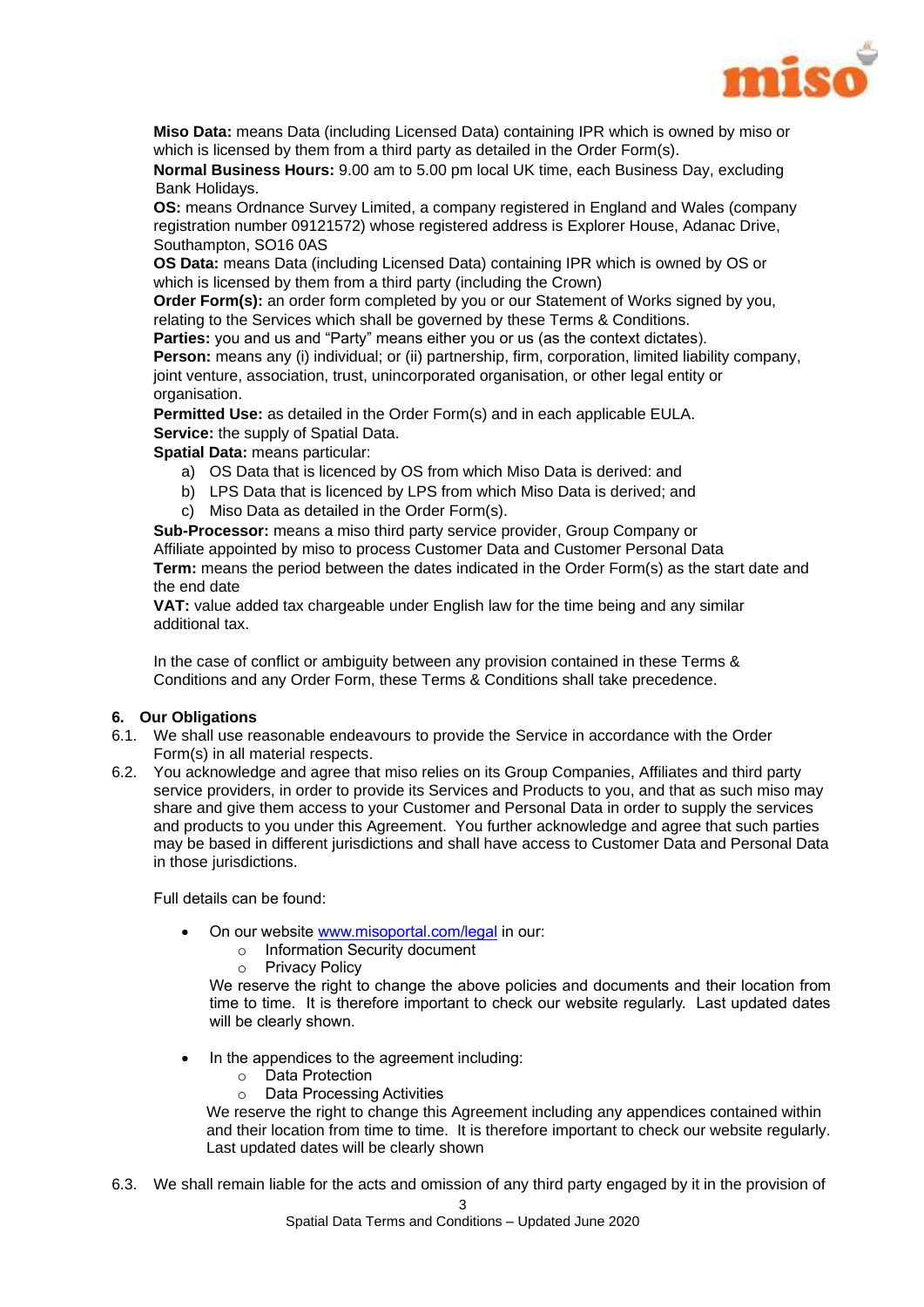

the Services, and our dealings with Sub-Processors and transfers of Customer and Personal Data are governed by the Appendix A(1) Data Protection, the Appendix A(2) Data Processing Activities and our Information Security document and Privacy Policy which can be downloaded by going to [www.misoportal.com/legal](http://www.misoportal.com/legal)

#### **7. Licence and Use of the Spatial Data**

- 7.1. We hereby grant you, subject to the terms and conditions of this agreement and the applicable EULA, a non -exclusive, non-transferable licence to use the Spatial Data for the Permitted Use.
- 7.2. The use of the Licensed Spatial Data is subject to the restrictions contained in each applicable EULA, this Agreement and the Order Form(s).
- 7.3. You shall be entitled to use the Spatial Data for the Permitted Use provided that you:
	- (a) do not use the Licensed Spatial Data in any way that breaches OS Crown Copyright or the IPR rights of miso, OS or LPS.
	- (b) adhere to the obligations of Clause [9;](#page-4-0)
	- (c) do not use Licensed Spatial Data for any illegal, deceptive, misleading or unethical purposes or otherwise in any manner which may be detrimental to the reputation of the Spatial Data, OS, LPS, miso or any person.
- 7.4. This Agreement does not give you the right to sub-licence, re-engineer, distributer, sell or otherwise make available the Licensed Data to third parties unless otherwise agreed in the Order Form(s).

#### <span id="page-4-2"></span>**8. Miso portal Account**

- 8.1. In order to access the service we will create a miso portal account for you and set you up as an Authorised Administrator. You must provide accurate and complete information at the time that the account is opened for you.
- 8.2. You must keep us informed of any changes to the account and your information
- 8.3. You must notify us should you leave the Organisation
- 8.4. It is your responsibility to keep your account password secure and confidential
- 8.5. You must notify us immediately of any breach of security or unauthorised use of your miso account that you become aware of.
- 8.6. You agree that you will be solely responsible (to miso and others) for all activity that occurs under your miso account
- 8.7. You agree you are bound to the provisions of Clause [10](#page-4-1) regarding Customer Data and Customer Personal Data.

#### <span id="page-4-0"></span>**9. Your Obligations**

- 9.1. You warrant to cover all costs incurred by us from OS and/ or LPS should you breach this Agreement.
- 9.2. You agree to maintain accurate records regarding the use of Licensed Spatial Data supplied by miso and user terminal numbers to ensure compliance with OS, LPS and our Agreement for 3 years after payment to miso. Miso, OS and LPS shall have the right, at their own expense and on reasonable notice, to audit your records at your organisations premises to verify compliance with this agreement. Any audit shall occur within 3 years following the applicable fee payment. miso shall treat such records as confidential.
- 9.3. You shall ensure that you will keep your log in details and passwords for use of the Services confidential and that each Authorised User keeps his password for the use of the Services confidential.
- 9.4. That you will not, unless pre-agreed by us in writing, provide us with, in any form, Customer Data or Personal Data deemed as a special category of Data under GDPR.
- 9.5. You agree to carry out your obligations as described in the Order Form(s)
- 9.6. You agree to only use the Spatial Data for the Permitted Use.
- 9.7. You shall not, without the prior written consent of miso, at any time from the date of this agreement to the expiry of 12 months after the last date of supply of the Services, solicit or entice away from miso or employ or attempt to employ any person who is, or has been, engaged as an employee, consultant of miso in the provision of the Service

#### <span id="page-4-1"></span>**10. Customer Data and Customer Personal Data**

10.1. You, not miso, have sole responsibility for the entry, deletion, correction, accuracy, quality,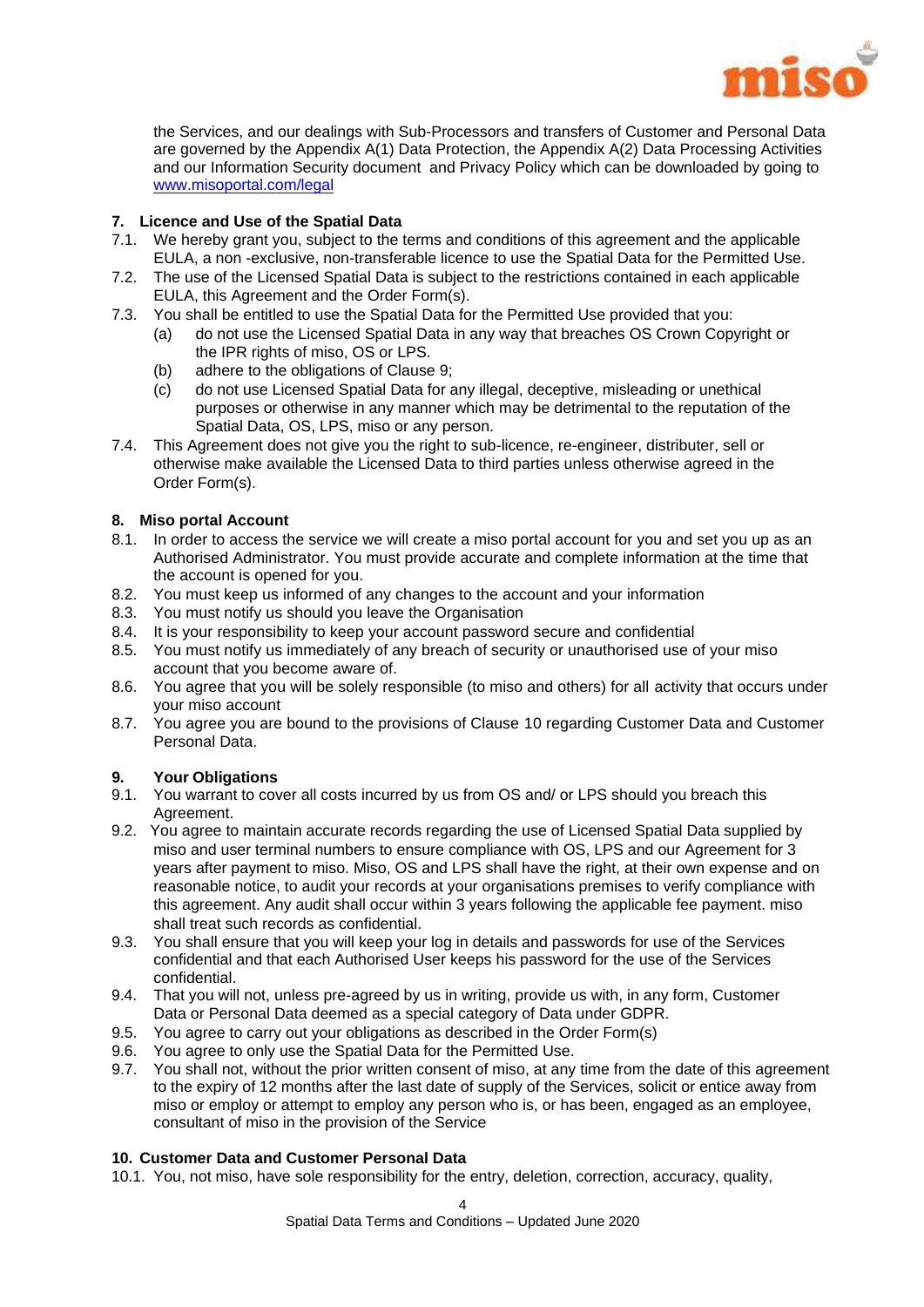

integrity, legality, reliability, appropriateness, and right to use the Customer Data. Miso is not responsible for any of the foregoing or for any destruction, damage, loss, or failure to store any Customer Data beyond its reasonable control or resulting from any failure in data transmission or operation during the service provided to you by us.

- 10.2. You represent and warrant that you have and will maintain all necessary licences, consents, and permissions necessary to provide the Customer Data to miso and for them to store and process the Customer Data and Customer Personal Data in accordance with the terms of this Agreement.
- 10.3. If miso processes any Customer Data and Customer Personal Data on your behalf when performing its obligations under this Agreement, the Parties acknowledge that you shall be the Data Controller and miso shall be a Data Processor and in any such case:
	- (a) you shall ensure that you are entitled to transfer the relevant Customer and Customer Personal Data to miso so that they may lawfully use, process and transfer the Customer Personal Data in accordance with this Agreement on your behalf
	- (b) you shall ensure that the relevant third parties have been informed of, and have given their consent to, such use, processing, and transfer as required by all applicable Data Protection Laws;
	- (c) each Party shall take appropriate technical and organisational measures against unauthorised or unlawful processing of the personal data or its accidental loss, destruction or damage; and
	- (d) notwithstanding any other provision of this Agreement, but subject always to Appendix A(1) Data Protection and Appendix A(2) Data Processing Activities, nothing shall prevent miso from disclosing Customer Personal Data or Customer Data to their Group Companies, Affiliate, Sub-Processors and third party service providers as necessary to provide the Services, and otherwise in order to comply with Applicable Law or at the request of a governmental, regulatory or supervisory authority
- 10.4. The Customer must ensure that Customer Data and Customer Personal Data deemed as a special category of Data under GDPR is not uploaded to the service or given to us in any form unless pre-agreed by us in writing
- 10.5. From the commencement date specified in the Order Form(s) or this date of this Agreement (whichever is the earlier), the Parties shall comply with Appendix A(1) Data Protection and Appendix A(2) Data Processing Activities
- 10.6. You are solely responsible and liable for any transfer of Customer Data made by you (or made by miso at your request) to a third party and for ensuring that such transfer is in compliance with the Parties' obligations under the Data Protection Laws
- 10.7. **Rights in Customer Data**. As between the parties, you shall retain all right, title and interest (including any and all intellectual property rights) in and to your Customer Data. Subject to the terms of this Agreement, you hereby grant to miso a non-exclusive, worldwide, royalty-free right to use, copy, store, transmit, and distribute, perform and display (including publicly), modify and create derivative works of the Customer Data solely to the extent necessary to provide the service in accordance with this Agreement and the Documentation.
- 10.8. **Storage of Customer Data**. miso does not provide an archiving service. We agree that we shall not intentionally delete any Customer Data prior to termination or expiration of Customer's applicable Term. Except as otherwise set forth herein, miso expressly disclaims all other obligations with respect to storage of Customer Data

### <span id="page-5-0"></span>**11. Fees and payment**

- 11.1. You shall pay the Fees in accordance with the associated payment terms as set out in Order Form.
- 11.2. The charges exclude:
	- (a) the cost of hotel, subsistence, travelling and any other ancillary expenses reasonably incurred by the individuals whom miso engages in connection with the any Services. Such expenses shall be invoiced by miso at the rates state in the Order Forms(s); and (b) VAT, which miso shall add to its invoices at the appropriate rate,
- 11.3. Unless otherwise agreed in writing, each invoice is due and payable 30 days after the invoice date (**Due Date**). Without prejudice to any other right or remedy that it may have, if the Customer fails to pay miso on the Due Date:
	- (a) the Customer shall pay interest on the overdue amount at the rate of 3% per annum above Barclay's Bank plc's base rate from time to time. Such interest shall accrue on a daily basis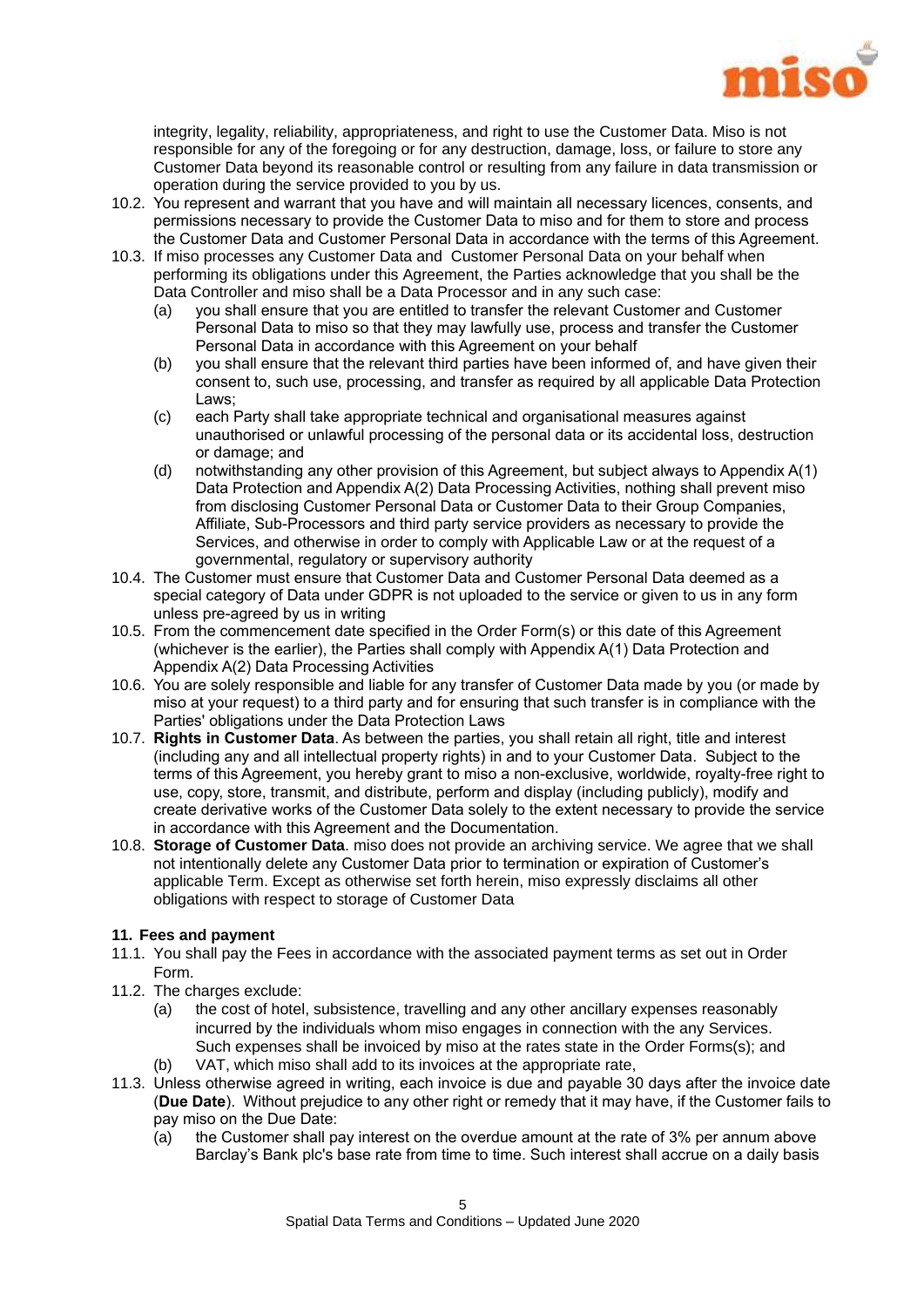

from the due date until actual payment of the overdue amount, whether before or after judgment. The Customer shall pay the interest together with the overdue amount; and (b) miso may suspend all Services until payment has been made in full.

11.4. All amounts due under this agreement shall be paid in full without any set-off, counterclaim, deduction or withholding (other than any deduction or withholding of tax as required by law).

#### <span id="page-6-1"></span>**12. Confidentiality**

- 12.1. Subject to clause [12.2, e](#page-6-0)ach Party shall, during the Term of this Agreement and thereafter, keep confidential, and shall not use for its own purposes nor without the prior written consent of the other disclose to any third party, these Terms & Conditions or any information of a confidential nature (including, without limitation, trade secrets and information of commercial value) which may become known to such Party from the other Party and which relates to the other Party or any of its Affiliates (**Confidential Information**), unless such information is public knowledge or already known to such Party at the time of disclosure, or subsequently becomes public knowledge other than by breach of these Terms & Conditions, or subsequently comes lawfully into the possession of such Party from a third party.
- <span id="page-6-0"></span>12.2. You shall be entitled to disclose to Authorised Users only such of the Confidential Information as is necessary for them to know in order for them to perform a Transaction. We shall be entitled to disclose to the proprietary owner(s) of any of the Spatial Data such of the Confidential Information (including these Terms & Conditions) as is required for our suppliers to fulfil their obligations to us or us to fulfil our obligations to them.
- 12.3. Privacy Policy
	- (a) Your use of the service is subject to the miso Privacy Policy, a current version of which is available at [www.misoportal.com/legal](http://www.misoportal.com/legal)
- 12.4. The provisions of this Clause [12](#page-6-1) shall remain in full force and effect notwithstanding termination of this Agreement for any reason.

#### <span id="page-6-3"></span>**13. Proprietary Rights**

- 13.1. You acknowledge that:-
	- (a) all Intellectual Property Rights in the Spatial Data shall belong to us and/or to OS and/or LPS.
	- (b) that except as expressly stated herein, this Agreement does not grant you any Intellectual Property Rights (including but without limitation any licences) in or to the Spatial Data Service or any related documentation.
- <span id="page-6-2"></span>13.2. We undertake at our own expense to defend you or, at our option, settle any claim or action brought against you alleging that the possession or use of the Services in accordance with these Terms & Conditions infringes the UK Intellectual Property Rights of a third party (**Infringement Claim**) and shall be responsible for any reasonable losses, damages, costs (including legal fees) and expenses incurred by or awarded against you as a result of or in connection with any such Infringement Claim.
- 13.3. Clause [13.2](#page-6-2) is conditional on:
	- (a) you notifying us in writing, as soon as reasonably practicable, of any Infringement Claim of which you have notice;
	- (b) you not making any admission as to liability or compromise or agreeing to any settlement of any Infringement Claim without our prior written consent, which consent shall not be unreasonably withheld or delayed; and
	- (c) us having, at our own expense, the conduct of or the right to settle all negotiations and litigation arising from any Infringement Claim and you giving us all reasonable assistance in connection with those negotiations and such litigation at our request and expense.
- 13.4. If any Infringement Claim is made, or in our reasonable opinion is likely to be made, against you, we may at our sole option and expense:
	- (a) procure for you the right to continue using the Spatial Data Service (or any part thereof) in accordance with these Terms & Conditions; or
	- (b) modify the Service so that it or they cease to be infringing; or
	- (c) terminate this Licence immediately by notice in writing to you.
- 13.5. The foregoing states your sole and exclusive rights and remedies, and our entire obligations and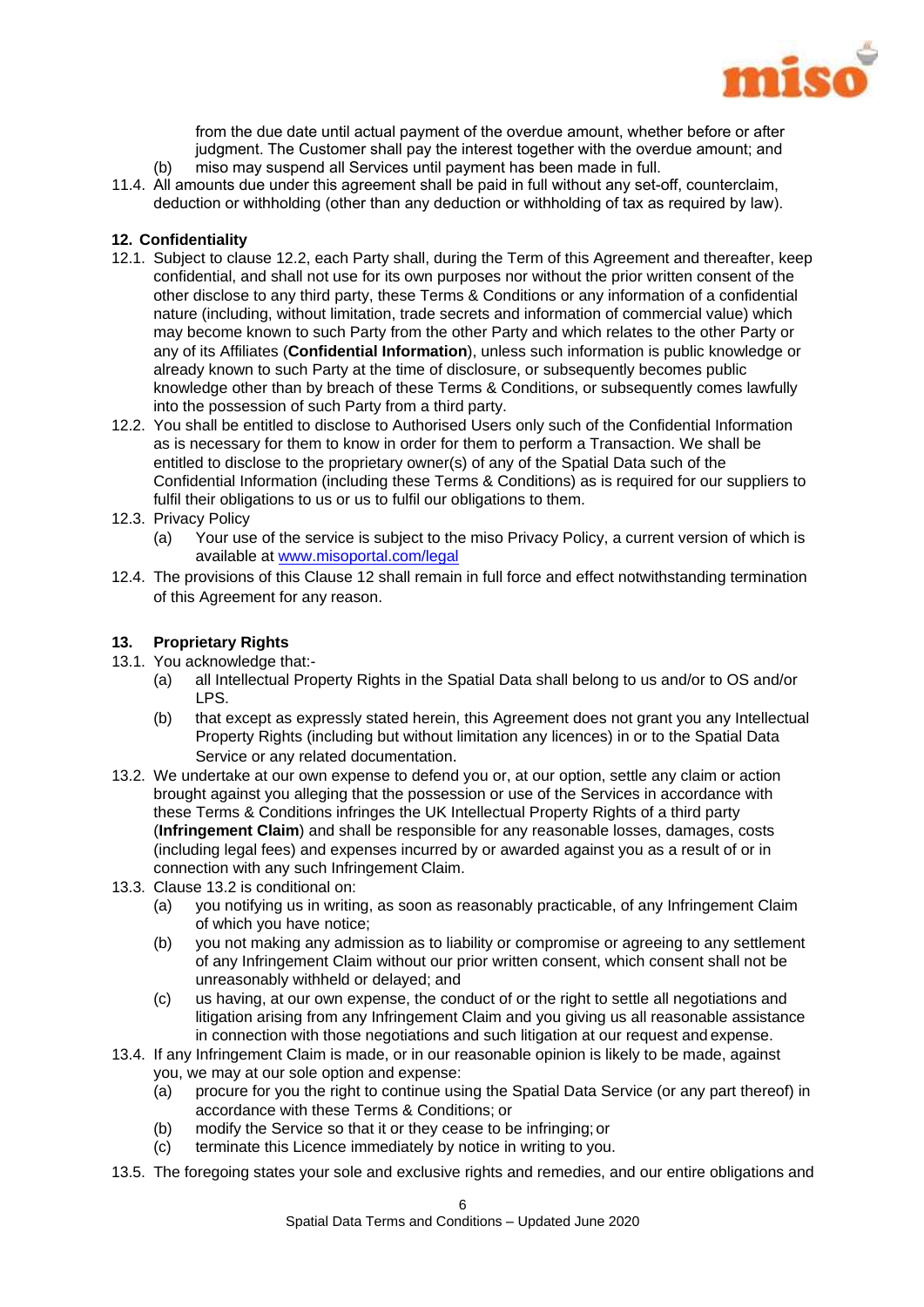

liability, for Intellectual Property Right infringement.

#### **14. Limitation of Liability**

- <span id="page-7-0"></span>14.1. Nothing in this Agreement will limit or exclude either Party's liability for: (i) death or personal injury resulting from negligence or for fraud, fraudulent misstatement, or fraudulent misrepresentation; (ii) any liability which may not be limited or excluded as a matter of law; or (iii) any claims arising under a Party's obligations of indemnification. Nothing in this Agreement will limit your obligation to pay any undisputed fees.
- <span id="page-7-2"></span>14.2. Subject to Clause [14.1,](#page-7-0) neither Party shall be liable (in contract, tort (including negligence), strict liability, or otherwise): (i) for any loss arising from or in connection with loss of revenues, profits (whether direct or indirect), contracts or business, or failure to realise anticipated savings, loss of use or other economic advantage arising from your use of the Service, including the inability to use the Service; loss or corruption of data; unauthorised access to data; or (ii) for any indirect, special, incidental, exemplary, enhanced, punitive, or consequential losses or damages, suffered or incurred by the other party arising out of or in connection with this Agreement even if such Party knew of, had been advised of the possibility of, or foreseen such damages in advance.
- <span id="page-7-1"></span>14.3. Subject to the overall provision in paragraph [14.1](#page-7-0) above. Miso shall not be liable to you for: (a) Your failure to provide miso with accurate account information
	- (b) Your failure to keep your password or miso account details secure and confidential
- 14.4. The limitations on miso's liability to you in paragraph [14.3](#page-7-1) above shall apply whether or not miso has been advised of or should have been aware of the possibility of any such losses arising
- 14.5. Subject to Clause [14.2](#page-7-2) and except as set out in the remainder of this clause, our aggregate liability in connection with any Order Form(s) will not exceed 125% of the amount actually paid by you under that Order Form in the 12-month period preceding the event giving rise to such liability, regardless of whether such liability is based in contract, tort, strict liability, or otherwise. With respect to a breach of our obligations set out in Clause [12](#page-6-1) (Confidentiality) or Appendix A(1) (Data Protection) or Appendix A(2) (Data Processing Activities), our aggregate liability will not exceed the lesser of £1,000,000 (one million pounds sterling) and five times the amount actually paid by you under the applicable Order Form in the 12-month period preceding the event giving rise to such liability.
- 14.6. You agree that, in entering into this Agreement, either you did not rely on any representations (whether written or oral) of any kind or of any person other than those expressly set out in this Agreement or (if you did rely on any representations, whether written, oral, not expressly set out in this Agreement) that you shall have no remedy in respect of such representation and (in either case) we shall have no liability otherwise than pursuant to the express terms of this Agreement.

#### **15. Term and Termination**

- 15.1. This Agreement shall commence on the Effective Date and shall (unless terminated as provided in the remainder of this clause) continue for the Initial Term.
- 15.2. After the Initial Term (and each renewal) this Agreement shall automatically renew for a further year at the standard rates, unless either Party notifies the other, in writing, at least 30 days before the end of the then current term.
- 15.3. Without prejudice to any other rights or remedies to which the Parties may be entitled, either party may terminate this Agreement without liability to the other if:
	- (a) the other Party commits a material breach of any of the terms of this Agreement and (if such a breach is remediable) fails to remedy that breach within 30 days of that Party being notified in writing of the breach; or
	- (b) if the other Party is unable to pay its debts (within the meaning of section 123 of the Insolvency Act 1986), or becomes insolvent, or is subject to an order or a resolution for its liquidation, administration, winding-up or dissolution (otherwise than for the purposes of a solvent amalgamation or reconstruction), or has an administrative or other receiver, manager, trustee, liquidator, administrator or similar officer appointed over all or any substantial part of its assets, or enters into or proposes any composition or arrangement with its creditors generally, or is subject to any analogous event or proceeding in any applicable jurisdiction; or
	- (c) the other Party ceases, or threatens to cease, to trade; or
	- (d) the other Party takes or suffers any similar or analogous action in any jurisdiction in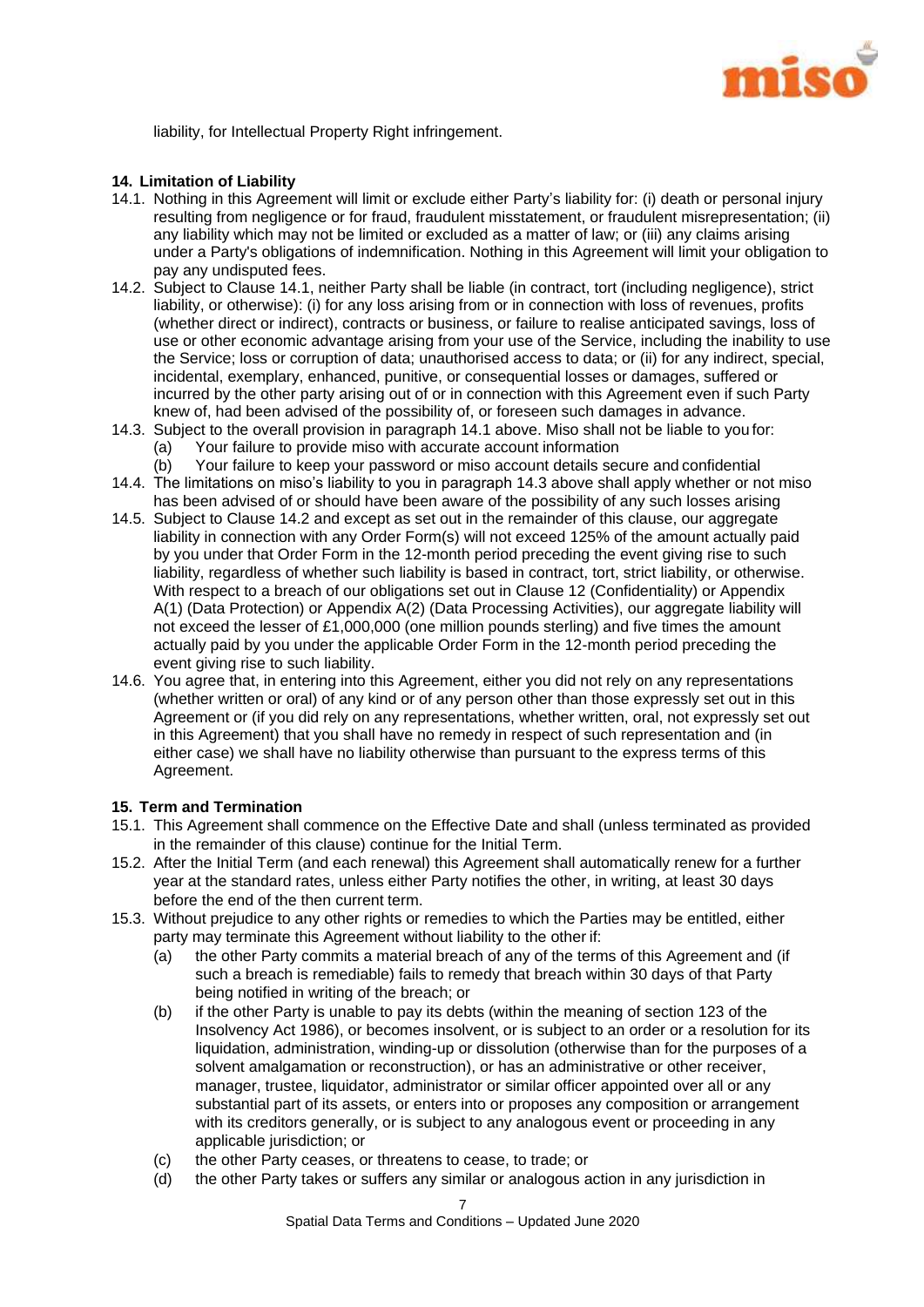

consequence of debt.

- 15.4. We have the right (but are not obliged to), on written notice to you, at our sole option, to immediately either suspend or terminate the Licence in the following circumstances:-
	- (a) where you have failed to pay any invoice due under these Terms & Conditions in full within 30 days of the Due Date; or
	- (b) where you have breached your obligations under any of clauses [8,](#page-4-2)[9](#page-4-0)[,10](#page-4-1)[,11,](#page-5-0)[12,](#page-6-1)[13.](#page-6-3)
- 15.5. On termination of this Agreement for any reason:
	- (a) all licences granted under this Agreement shall immediately terminate;
	- (b) you shall have no further right to use the Spatial Data;
	- (c) you shall within 30 days of such termination or expiry remove and destroy all Licensed Spatial Data in any media which it is held (including Licensed Spatial Data embedded in any other material) and provide at our request, a written statement by a duly signed by an authorised person stating that you no longer hold the Spatial Data.
	- (d) you shall immediately pay to us any and all sums due under this Agreement;and
	- (e) each Party shall return and make no further use of any equipment, property, materials and other items (and all copies of them) belonging to the other Party; and
	- (f) the accrued rights of the Parties as at termination, or the continuation after termination of any provision expressly stated to survive or implicitly surviving termination, shall not be affected or prejudiced

#### **16. Force Majeure**

We shall have no liability to you under this Agreement if we are prevented from or delayed in performing our obligations under this Agreement by acts, events, omissions or accidents beyond our reasonable control, including, without limitation, strikes, lock-outs or other industrial disputes (whether involving our workforce or that of any other party), failure of a utility service or transport or telecommunications network, act of God, war, riot, civil commotion, malicious damage, compliance with any law or governmental order, rule, regulation or direction, accident, breakdown of plant or machinery, fire, flood, storm or default of suppliers or sub-contractors. We shall notify you of such an event and its expected duration.

#### <span id="page-8-0"></span>**17. General**

- 17.1. No forbearance or delay by either Party in enforcing its rights shall prejudice or restrict the rights of that Party, and no waiver of any such rights or of any breach of any contractual terms shall be deemed to be a waiver of any other right or of any later breach unless expressly set out in writing by the waiving Party.
- 17.2. If any provision in the Agreement is judged to be illegal or unenforceable, the continuation in full force and effect of the remainder of the provisions shall not be prejudiced.
- 17.3. Any amendment, waiver or variation of the Agreement shall not be binding on the parties unless set out in writing, expressed to amend the Agreement and signed by or on behalf of each of the **Parties**
- 17.4. No term in the Agreement is intended to confer a benefit on, or to be enforceable by, any person who is not a Party to it.
- 17.5. In relation to assignment and sub-licensing:
	- (a) you have no right to sub-license or to assign the benefit or burden of the Agreement in whole or in part, or to allow the Spatial Data to become the subject of any charge, lien or encumbrance without our prior written consent.
	- (b) We may sub-license, assign, charge or otherwise transfer any of our rights or obligations under the Agreement, provided we give written notice to you of any sub-licence, assignment, charge or other transfer.
- 17.6. All notices given by you to us must be given to us in writing at the address shown in Clause 1 or to [cancellations@misoportal.com.](mailto:cancellations@misoportal.com) We may give notice to you at either the email or postal address set out in the Order Form. Notice will be deemed received and properly served 24 hours after an email is sent, or three days after the date of posting of any letter. In proving the service of any notice, it will be sufficient to prove, in the case of a letter, that such letter was properly addressed, stamped and placed in the post and, in the case an email, that such email was sent to the specified email address of the addressee and that no error message indicating failure to deliver has been received by the sender and provided further that within 24 hours of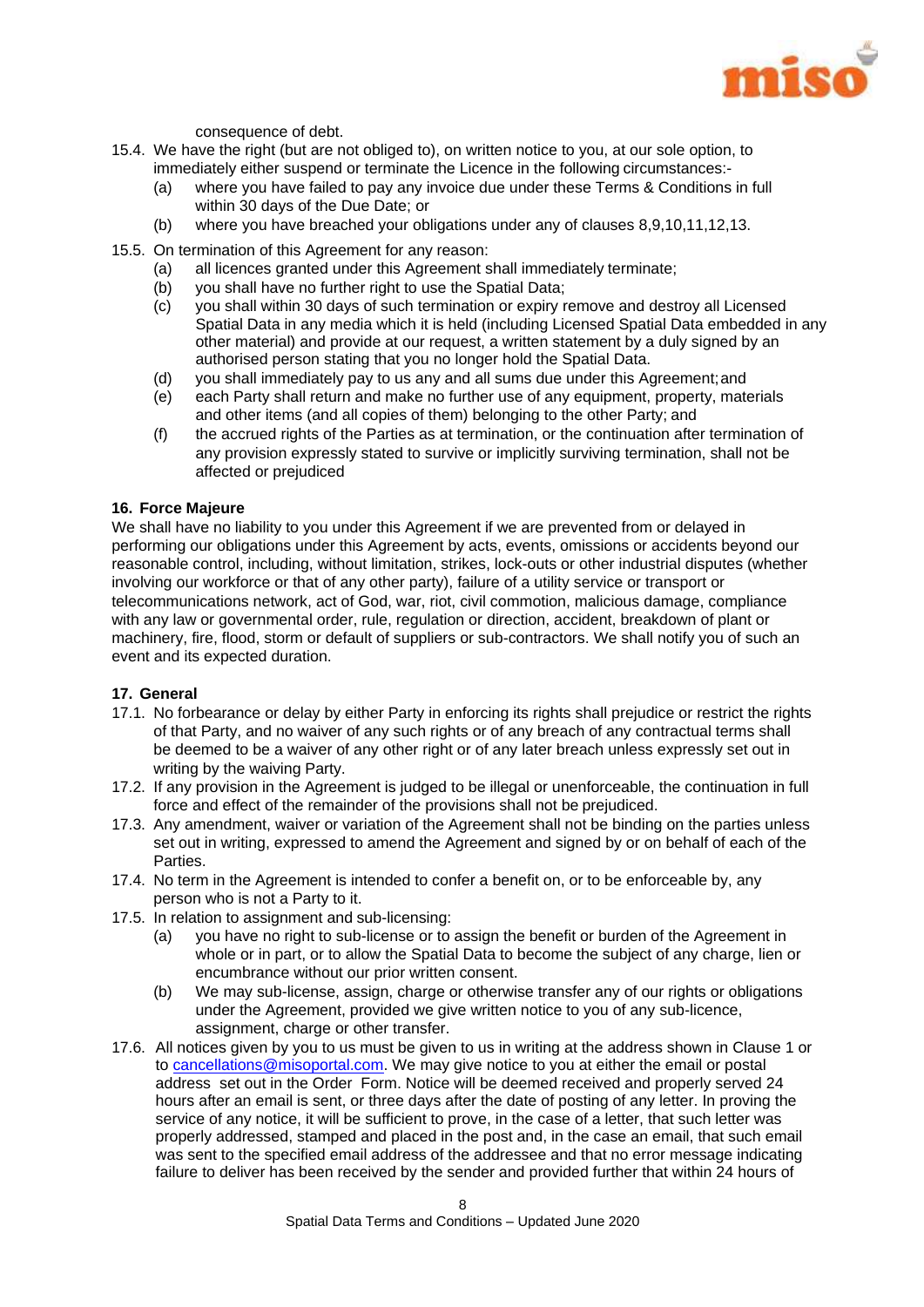

transmission a hard copy of the email is sent by post to the intended recipient.

- 17.7. These Terms & Conditions, the Schedule and the Order Form contain the whole agreement between the Parties relating to the subject matter hereof and supersede all prior agreements, arrangements and understandings between the parties relating to that subject matter.
- 17.8. The Agreement, its subject matter or its formation (including non-contractual disputes or claims) shall be governed by and construed in accordance with English law and submitted to the nonexclusive jurisdiction of the English courts.
- 17.9. The provisions of clause [17](#page-8-0) shall remain in full force and effect notwithstanding termination of the Agreement for any reason

The Parties have caused this Agreement to be executed by their respective duly authorised representatives.

| Dotted Eyes Limited<br>trading as miso      | <b>Customer</b> |
|---------------------------------------------|-----------------|
|                                             |                 |
| Printed Name: _____________________________ |                 |
| Date:                                       |                 |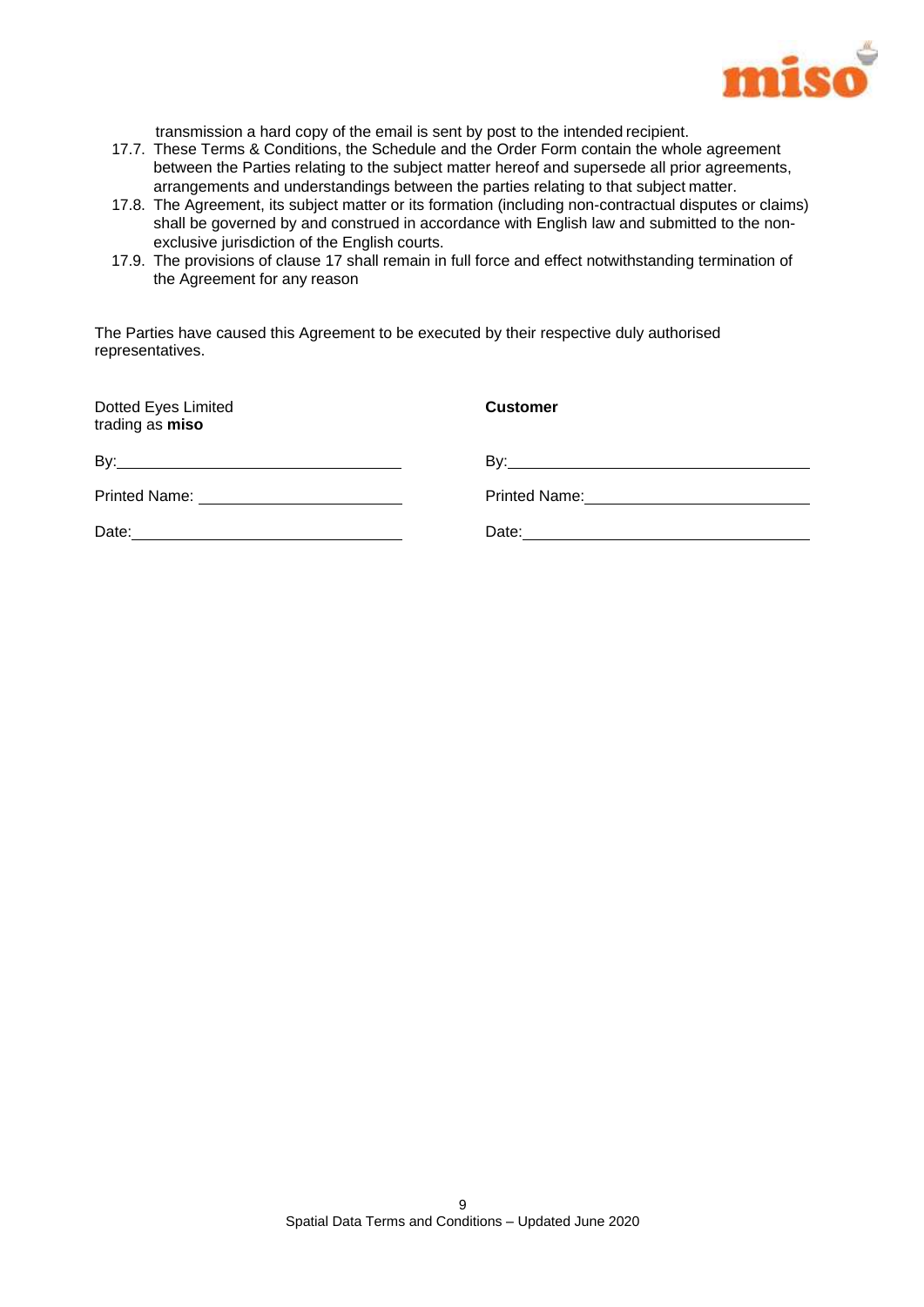

## **APPENDIX A(1)**

## **Data Protection**

#### **1. Definitions and interpretation**

1.1 In this Appendix, unless the context otherwise requires:

"**DP Regulator**" means any governmental or regulatory body or authority with responsibility for monitoring or enforcing compliance with the Data Protection Laws;

"**Data Subject Request**" means a request from a Data Subject to exercise its rights under the Data Protection Laws in respect of that Data Subject's Personal Data;

"**Security Breach**" means any actual loss, unauthorised or unlawful processing, destruction, damage, or alteration, or unauthorised disclosure of, or access to the Customer Personal Data, and terms defined in a provision of this Appendix shall have the meaning given to them in that provision

#### **2. Compliance with Data Protection Laws**

2.1 miso shall comply with its obligations under the Data Protection Laws as they apply to it as a Data Processor of the Customer Personal Data.

2.2 The Customer shall comply with its obligations under the Data Protection Laws as they apply to it as a Data Controller of the Customer Personal Data.

#### **3. Processing and security**

3.1 In performing its obligations under this Agreement, miso shall only process the categories of Personal Data and only in respect of the categories of Data Subjects, and only for the nature and purposes of processing and duration, as is set out in the Annex to this Appendix or as necessary to perform its obligations under this Agreement, save as otherwise required by any Applicable law.

3.2 In processing the Customer Personal Data, miso shall:

- (a) process Customer Personal Data only in accordance with the Customer's written instructions from time to time (including those set out in this Agreement) except as otherwise required by any Applicable Law;
- (b) not process the Customer Personal Data for any purpose other than those set out in the Annex and as necessary to perform its obligations under this Agreement unless otherwise expressly authorised by the Customer;
- (c) promptly notify the Customer if it receives a Data Subject Request in respect of Customer Personal Data;
- (d) as far as reasonably practicable, co-operate with and provide assistance to the Customer in relation to any Data Subject Request in respect of Customer Personal Data;
- (e) taking into account:
	- (i) the state of the art;
	- (ii) the nature, scope, context and purposes of the processing; and
	- (iii) the risk and severity of potential harm,

protect the Customer Personal Data by ensuring that it has in place appropriate technical and organisational measures, including measures to protect the Customer Personal Data against the risks of a Security Breach; and

(f) ensure that any persons authorised by miso to process Customer Personal Data are obliged to keep such data confidential.

3.3 miso shall, without undue delay after discovering any Security Breach or any failure or defect in security which leads, or might reasonably be expected to lead, to a Security Breach (together a "**Security Issue**") notify the Customer of the same.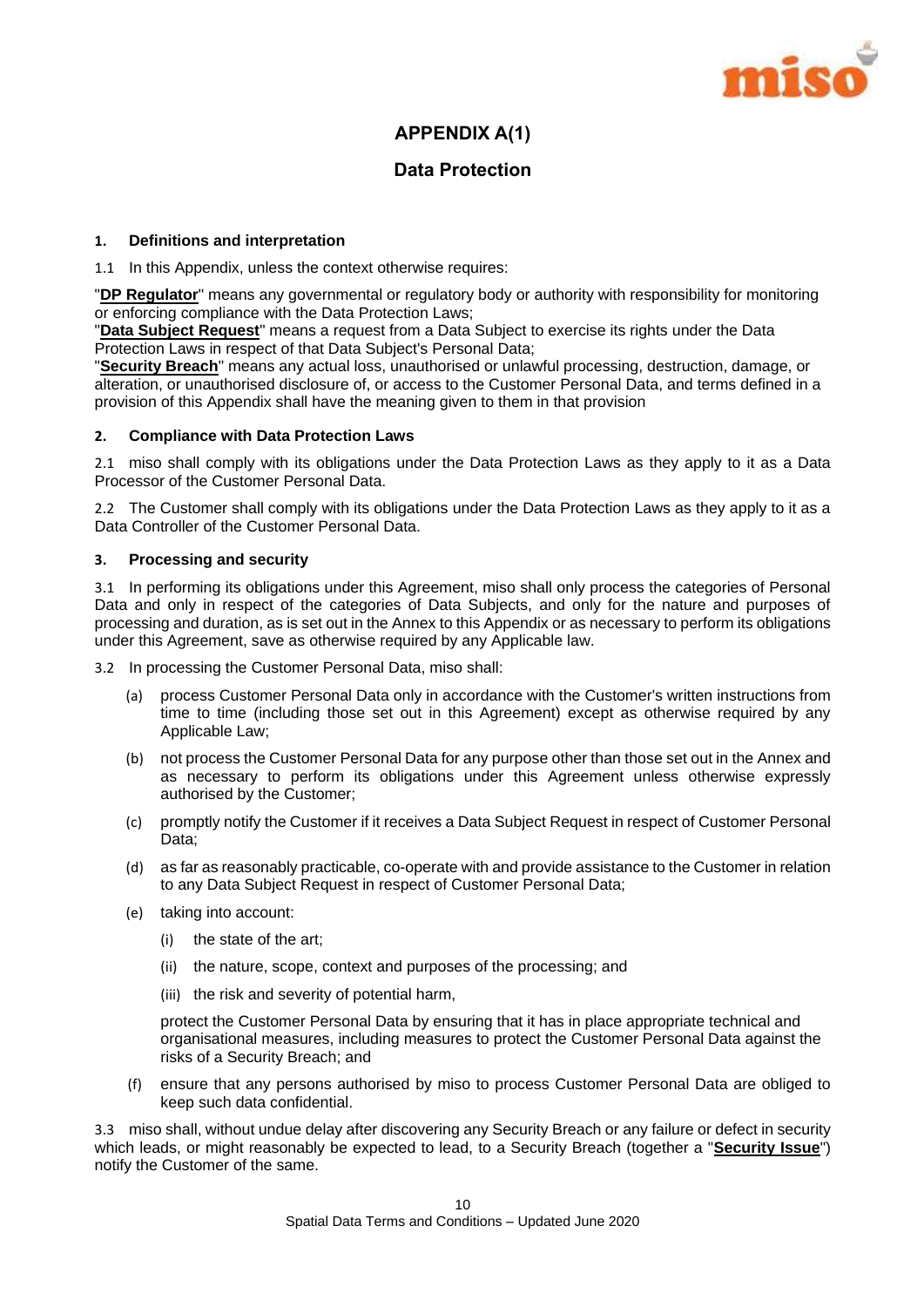

- 3.4 Where a Security Issue arises, miso shall:
	- (a) as soon as reasonably practicable, provide the Customer with details of the Security Issue, the actual or expected consequences of it, and the measures taken or proposed to be taken to address or mitigate it;
	- (b) co-operate with the Customer, and provide the Customer with all reasonable assistance in relation to the Security Issue; and
	- (c) unless required by Applicable Law, not make any notifications to a DP Regulator or any Data Subjects about the Security Issue without the Customer's prior written consent (such consent not to be unreasonably withheld or delayed).

#### **4. Return or destruction of Personal Data**

4.1 Subject to paragraph [4.2,](#page-11-0) miso shall return or, at the election of the Customer, irretrievably delete all Customer Personal Data in its control or possession when it no longer requires such Customer Personal Data to exercise or perform its rights or obligations under this Agreement, and in any event within 30 days following expiry or termination of this Agreement.

<span id="page-11-0"></span>4.2 To the extent that miso is required by Applicable Law to retain all or part of the Customer Personal Data (the "**Retained Data**"), miso shall isolate and cease all processing of the Retained Data other than as required by the Applicable Law.

#### **5. Audit**

5.1 miso shall provide such information, reasonable co-operation and assistance in relation to any request made by the Customer (or its auditors, or its or their representatives) as necessary to demonstrate miso's compliance with the Data Protection Laws in relation to this Agreement.

#### **6. Co-operation and assistance**

6.1 miso shall co-operate with the Customer, and provide such information and assistance as the Customer may reasonably require, to enable the Customer to:

- (a) comply with the Customer's obligations under the Data Protection Laws (including Articles 32-36 of GDPR) in respect of Customer Personal Data; and
- (b) deal with and respond to investigations and requests for information relating to the Customer Personal Data from any DP Regulator.

6.2 If miso receives any complaint, notice or communication from a DP Regulator or other third party (excluding a Data Subject Request) which relates directly or indirectly to Customer Personal Data or to either Party's compliance with the Data Protection Laws, it shall notify the Customer as soon as reasonably practicable.

#### <span id="page-11-1"></span>**7. Sub-Processors**

7.1 miso shall not subcontract any processing of the Customer Personal Data to any Sub-Processor except as authorised by the Customer in accordance with this paragraph [7.](#page-11-1) The Customer consents to miso engaging Sub-Processors to process the Data provided that: (i) miso provides at least 30 days' prior notice of the addition of any subcontractor (including details of the processing it performs or will perform) ("**Sub-Processor Notice**"); and (ii) miso complies with paragraphs [7.4](#page-12-0) and [7.5](#page-12-1) of this Appendix.

7.2 The Customer hereby consents to miso's use of the Sub-Processors listed at [www.misoportal.co.uk/legal](http://www.misoportal.co.uk/legal) which shall be maintained and updated when any Sub-Processor is added or removed in accordance with this paragraph [7.](#page-11-1)

7.3 If within 30 days of receipt of a Sub-Processor Notice the Customer notifies miso in writing of its refusal to consent to miso's appointment of a Sub-Processor on reasonable grounds relating to the protection of Customer Personal Data, then either: (i) miso will not appoint the Sub-Processor; or (ii) if miso does appoint the Sub-Processor, the Customer may elect to terminate the Agreement without penalty or cost to either party save that any portion of the fees paid in advance in respect of Services not yet delivered as at the effective date of termination shall be refunded to the Customer. If after 30 days from receipt of the Sub-Processor Notice the Customer has not indicated its refusal of the appointment of a Sub-Processor in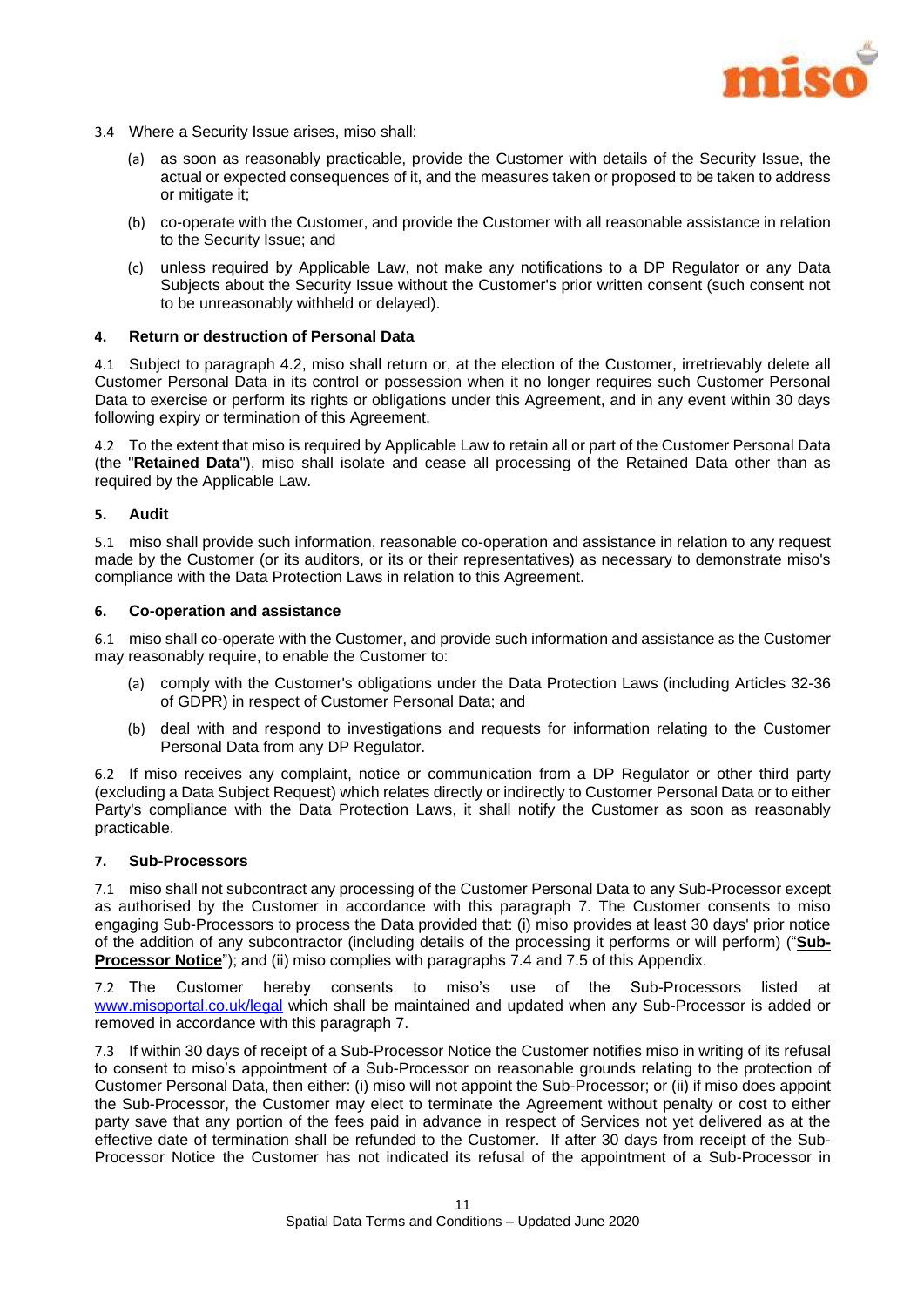

accordance with this paragraph, then the Customer is deemed to have given its consent and miso shall be entitled to appoint the relevant Sub-Processor with immediate effect.

- <span id="page-12-0"></span>7.4 If miso appoints a Sub-Processor, Miso shall ensure that:
	- (a) such Sub-Processor shall only process Customer Personal Data in order to perform one or more of miso's obligations under this Agreement; and
	- (b) it enters into a written agreement or other legally enforceable terms with that Sub-Processor prior to any processing by the Sub-Processor, requiring the Sub-Processor to:
		- (i) process Customer Personal Data only in accordance with the written instructions of miso or the Customer; and
		- (ii) comply with data protection obligations equivalent in all material respects to those imposed on miso under this Appendix.

<span id="page-12-1"></span>7.5 Notwithstanding the appointment of a Sub-Processor, miso is responsible and liable to the Customer for any processing by the Sub-Processor in breach of this Appendix.

#### **8. Transfer of Personal Data**

8.1 miso shall only transfer Customer Personal Data outside of the EEA where there is adequate protection for such Customer Personal Data in accordance with applicable Data Protection Laws and as authorised by the Customer in accordance with paragraph 7.

8.2 As at the date of this Appendix the Customer consents to the transfers of Customer Personal Data to those non-EEA locations listed a[t www.misoportal.co.uk/legal.](http://www.misoportal.co.uk/legal) miso shall ensure that such list is maintained and updated from time to time to reflect any changes.

#### **9. Precedence**

In relation to the subject matter of this Appendix and its Annex, in the event of any inconsistency between the provisions of this Appendix and its Annex and the other provisions of the Agreement including any schedule or annex thereto, the provisions of this Appendix and its Annex shall prevail.

miso reserves the right to change their Data Protection Policy documentation and its location from time to time.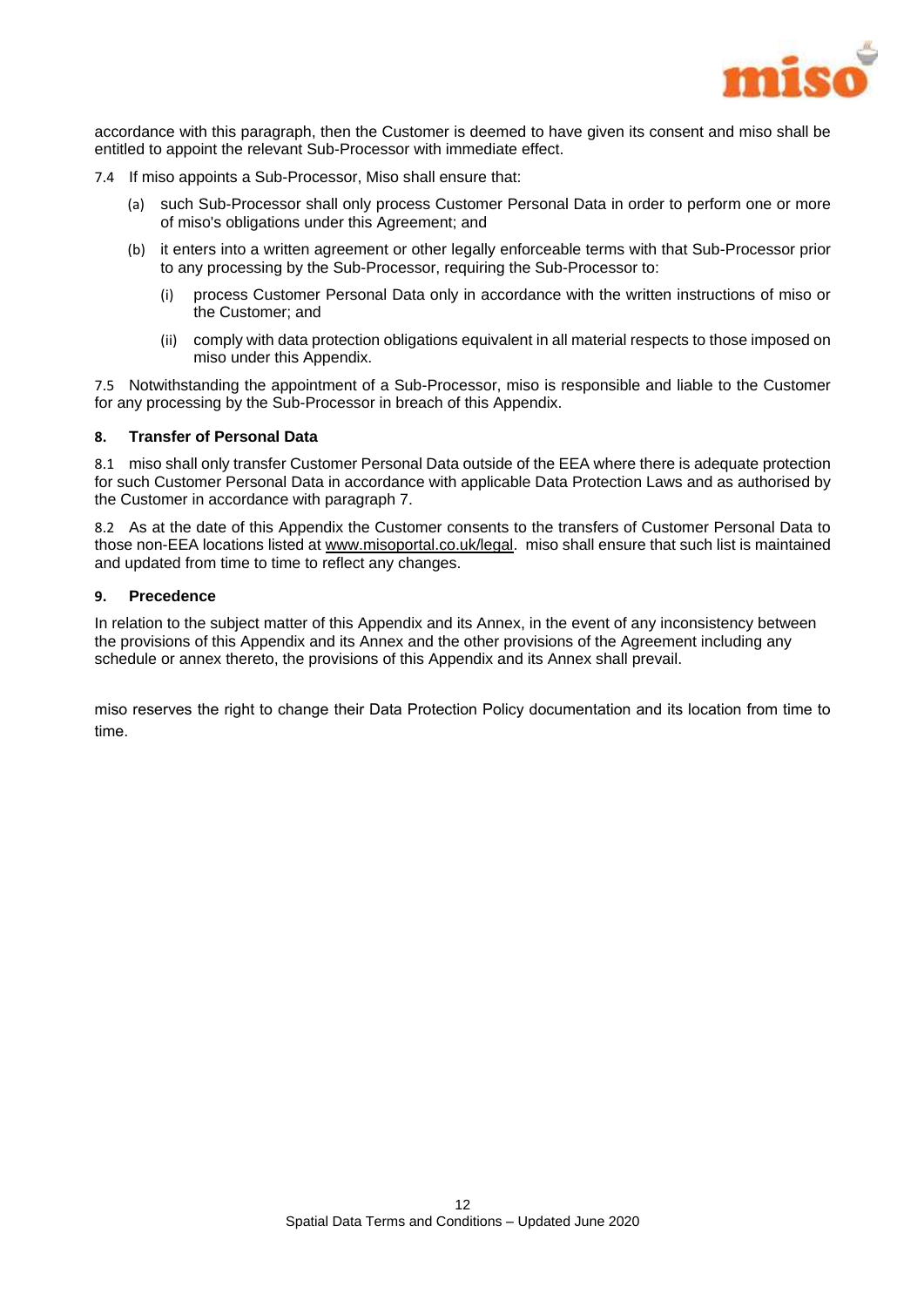

## **APPENDIX A(2)**

## **Data Processing Activities**

We want you to know what Personal Data Processing activities happen when you use our Services.

#### **1. Processing by the provider**

#### **1.1. Scope**

To allow us to provide the Service to you.

#### **1.2. Nature**

2. The Spatial Data Service frees up the time taken to style and translate special data into formats suitable for use in GIS and/or CAD Systems. Data is simply downloaded from our web portal or made available to you via an alternative method agree in the Order Form(s).

#### **2.1. Purpose of processing and types of personal data**

We may process personal data for more than one lawful ground depending on the specific purpose for which we are using your data. Please contact us if you need specific details about the specific legal ground that we are relying on to process your personal data, where more than one ground has been set out in the table below.

| <b>Purpose / Activity</b>                                                                                                                                                         | Type of data                                                                                                                                                          | Lawful basis for processing including basis of<br>legitimate interest                                                                                                                                                                                                                                                   |
|-----------------------------------------------------------------------------------------------------------------------------------------------------------------------------------|-----------------------------------------------------------------------------------------------------------------------------------------------------------------------|-------------------------------------------------------------------------------------------------------------------------------------------------------------------------------------------------------------------------------------------------------------------------------------------------------------------------|
| To register you as a new<br>customer                                                                                                                                              | Identity<br>Contact<br>$\bullet$                                                                                                                                      | Performance of a contract with you                                                                                                                                                                                                                                                                                      |
| To process and deliver your<br>order including payment and<br>collection or recovery of those<br>payments                                                                         | Identity<br>$\bullet$<br>Contact<br>٠<br>Financial<br>$\bullet$<br>Transaction<br>$\bullet$<br>Marketing and<br>$\bullet$<br>communications                           | Performance of a contract with you<br>$\bullet$<br>Necessary for our legitimate interests (debt<br>$\bullet$<br>collection)                                                                                                                                                                                             |
| To manage our relationship with<br>you which will include:<br>• Notifying you about changes in<br>our terms or privacy policy<br>• Asking you for feedback or<br>take a survey    | <b>Identity</b><br>$\bullet$<br>Contact<br>$\bullet$<br>Profile<br>$\bullet$<br>Marketing and<br>$\bullet$<br>communications                                          | Performance of a contract with you<br>$\bullet$<br>Necessary to comply with a legal obligation<br>$\bullet$<br>Necessary for our legitimate interests (to keep our<br>$\bullet$<br>records updated and to study how customers use<br>our products/services)                                                             |
| To enable you to take part in a<br>competition, prize draw, or<br>survey                                                                                                          | Identity<br>$\bullet$<br>Contact<br>$\bullet$<br>Profile<br>$\bullet$<br>Usage<br>$\bullet$<br>Marketing and<br>$\bullet$<br>communications                           | Performance of a contract with you<br>$\bullet$<br>Necessary for our legitimate interests (to keep our<br>$\bullet$<br>records updated and to study how customers use<br>our products/services)                                                                                                                         |
| To administer and protect our<br>business and website (including<br>troubleshooting, data analysis,<br>testing, system maintenance,<br>support, reporting and hosting of<br>data) | Identity<br>$\bullet$<br>Contact<br>$\bullet$<br>Technical<br>$\bullet$                                                                                               | Necessary for our legitimate interests (for running<br>$\bullet$<br>our business, provision of administration and IT<br>services, network security, to prevent fraud and in<br>the context of a business reorganisation or group<br>restructuring exercise)<br>Necessary to comply with a legal obligation<br>$\bullet$ |
| To deliver relevant website<br>content and advertisements to<br>you and measure or understand<br>the effectiveness of the<br>advertising we serve to you                          | Identity<br>$\bullet$<br>Contact<br>$\bullet$<br>Profile<br>$\bullet$<br>Usage<br>$\bullet$<br>Marketing and<br>$\bullet$<br>communications<br>Technical<br>$\bullet$ | Necessary for our legitimate interests (to study<br>$\bullet$<br>how customers use our products/services, to<br>develop them, to grow our business and to inform<br>our marketing strategy)                                                                                                                             |
| To use data analytics to improve<br>our website, products/services,<br>marketing, customer<br>relationships and experiences                                                       | Technical<br>$\bullet$<br>Usage<br>$\bullet$                                                                                                                          | Necessary for our legitimate interests (to define<br>$\bullet$<br>types of customers for our products and services,<br>to keep our website updated and relevant, to<br>develop our business and to inform our marketing<br>strategy)                                                                                    |
| To make suggestions and<br>recommendations to you about<br>goods or services that may be of<br>interest to you                                                                    | Identity<br>٠<br>Contact<br>$\bullet$<br>Technical<br>$\bullet$<br>Usage                                                                                              | Necessary for our legitimate interests (to develop<br>$\bullet$<br>our products/services and grow our business)                                                                                                                                                                                                         |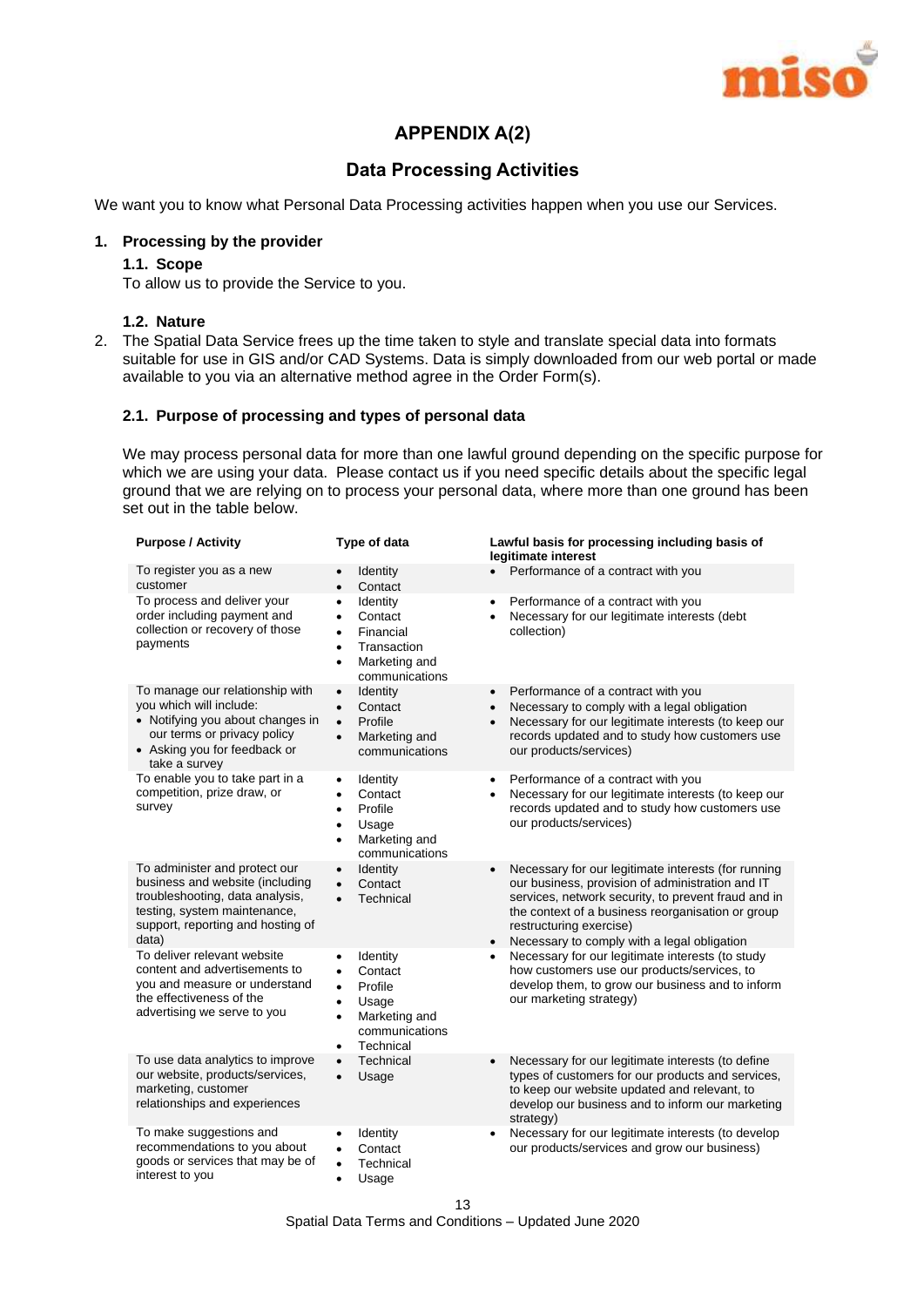

Profile

#### **2.2. Duration of the processing**

Whenever we collect or process your personal data, we'll only keep it for as long as is necessary for the purpose for which it was collected. At the end of that retention period (usually no longer than seven years), your data will either be deleted completely or anonymised, for example by aggregation with other data so that it can be used in a non-identifiable way for statistical analysis and business planning. For information stored in backup archives, we will securely store the information and isolate it from any further use until deletion is possible.

#### **3. Categories of data subject**

- **3.1. When using this Service, the groups of individual's data by category**
- Your *end users using the service* that you deliver
- The personal data about your *employees and contractors* that we collect as a Customer of ours to complete account administration and set up
- The personal data that we collect about the *service user access* technical information (e.g. browser, IP address)
- The details of your *employee and contractor interactions* with us when you require support for the Service (information that you choose to submit)

miso reserves the right to change their Data Processing Activities documentation and its location from time to time.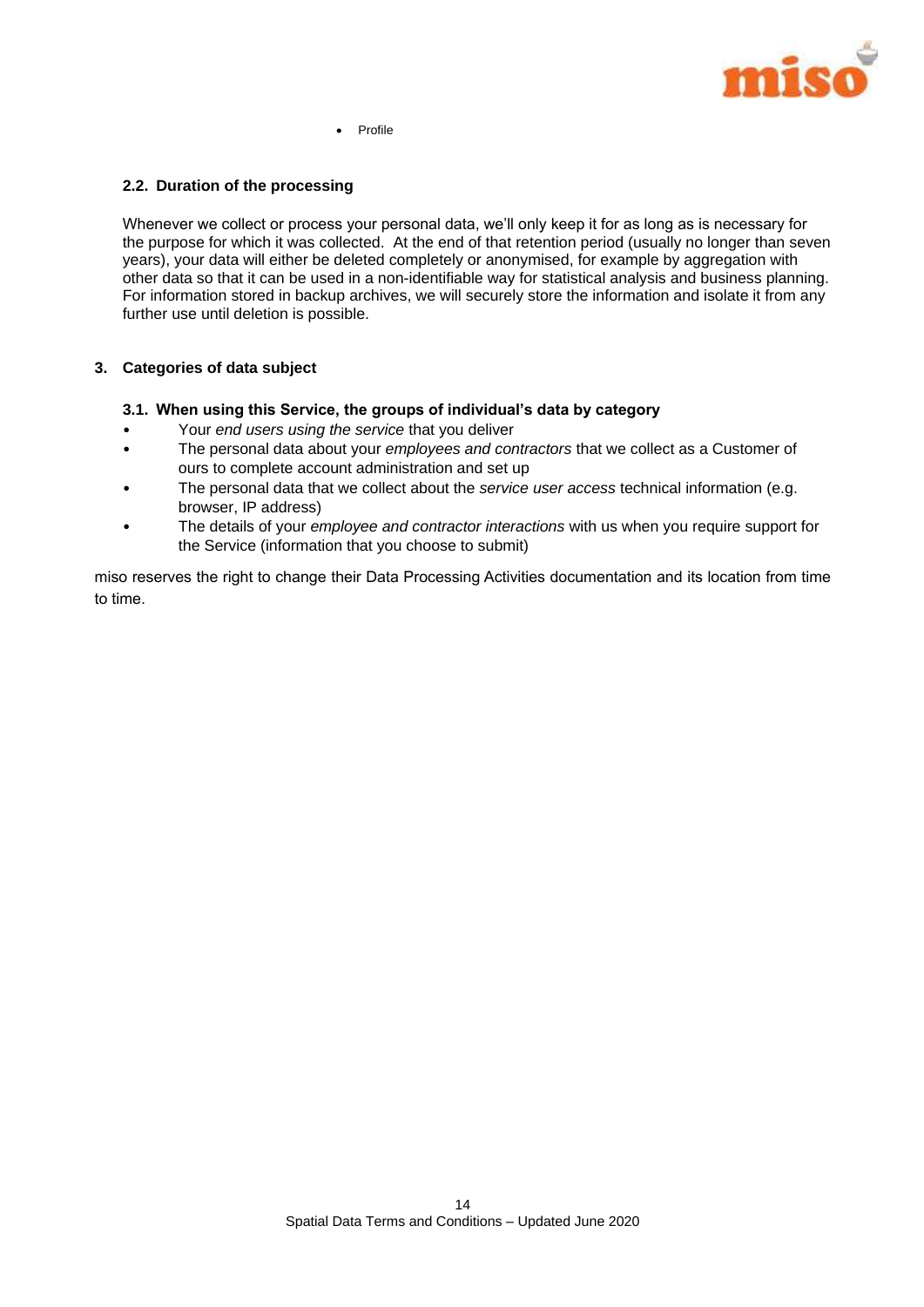

## **APPENDIX B**

## **Information Security**

Our information security document is available on our website.

miso reserves the right to change their Information Security document and its location from time to time. The current copy, including the update date, can be found at [www.misoportal.com](http://www.misoportal.com/legal)